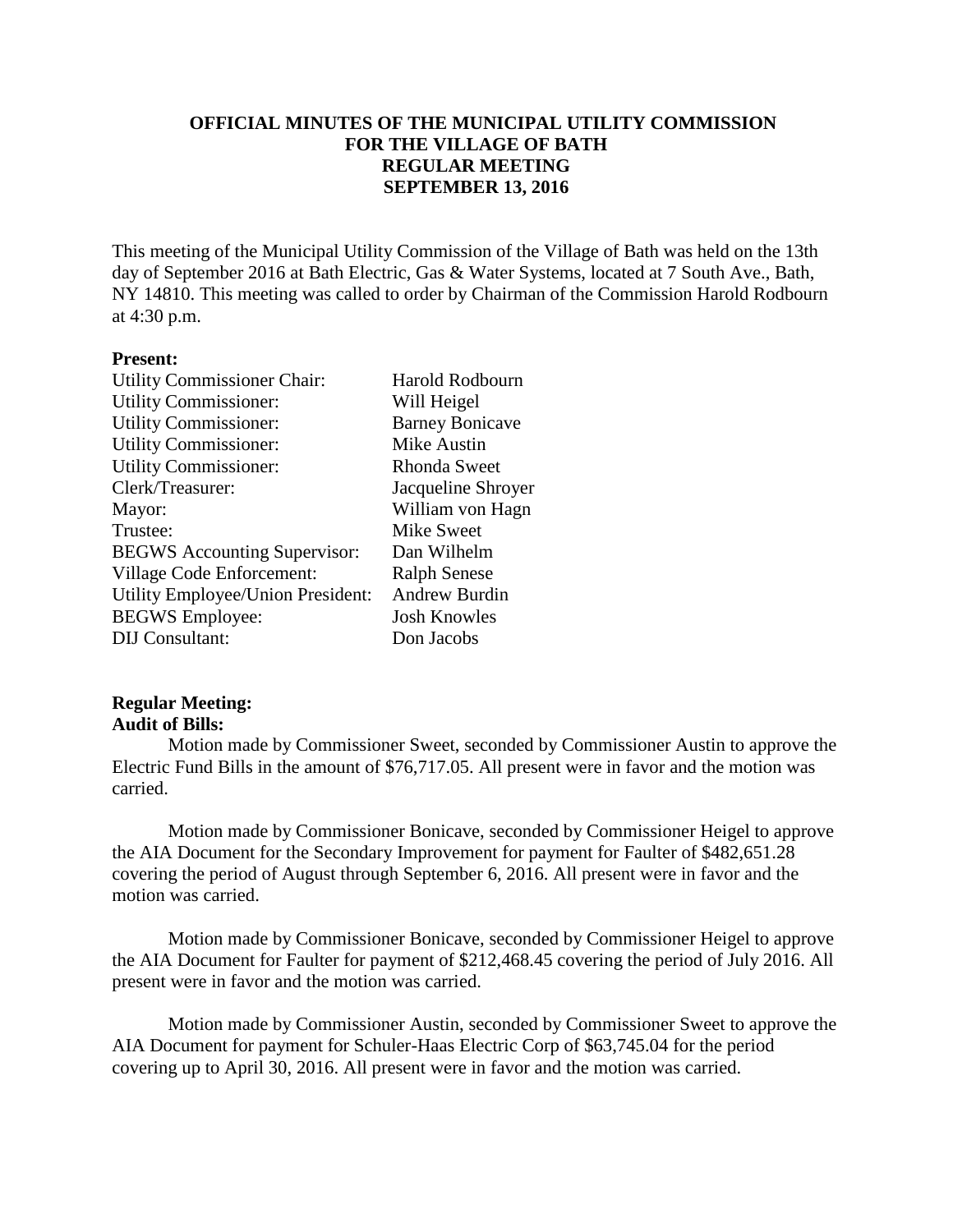## **Minutes August 2016:**

Motion made by Commissioner Austin, seconded by Commissioner Bonicave to accept the minutes for August 2016 as corrected. All present were in favor and the motion was carried.

### **Supervisors Reports**

# **Accounting/Commercial Office/Meter**

- Alicia Hargraves and Julie Cerra have been trained by Jordan Snell to fulfill the duties previously performed by Pat Cook who is on leave. Some of the duties assimilated by Alicia seem a better fit for that job.
- Having the meter readers doing the check reads has worked out very well, reducing the tension between the meter readers and the service crew.
- Krissy is coordinating with customers to obtain reads for meters that have been estimated for more than 3 months.
- The accounting staff spent nearly all of August completing the AUD reports and completing the Annual Reports for the Electric and Gas funds. There are four sets of financial reports developed by the Accounting department. These are:
- Internal reports generated from the accounting software.
- AUD (Annul Update Report for the NYS Comptroller's Office) This is incorporated into the Villages AUD report
- Annual report to the PSC for the Electric and Gas funds.
- Audited Financial reports incorporated into the Village financial statements.
- Discrepancies between these reports have been noted and discussions have ensued between the accounting staff, the Auditors, and the PSC. Our joint g.oal is to make the reports more consistent. Essentially all issues have been addressed except for Insurance Reserves that show on our internal reports and the PSC reports. The PSC has agreed to address these this coming year.
- Nickole Simpson has learned the fundamentals of our A/P process. She has also helped with numerous year end closing tasks such as monthly AJE's, inventory record keeping, compiling statistics, and compiling various reports. She is tracking and invoicing retiree insurance premiums, and payments. Additionally, she is transcribing fixed assets from paper ledgers to excel worksheets.
- During the month of August no checks were issued for the Electric Upgrade Project.
- During the month of August \$26,853.33 was paid on the Sewer Upgrade Project.
- There was no QRS customer complaints filed with the NYS PSC during the month of August against BEGWS.
- There were 9,056 meters scheduled to be read in August of which 7,850 or 87% were actually read by meter readers or customers.
- Currently we have 1286 offsite meter reads. This is about 14% of our total meter population. For August we had 218 e-bill customers and 287 direct withdrawal customers.

## Dan Wilhelm

## **Electric Line Department**

- Repaired several street and security lights as well as lights in Pultney Park.
- Responded to Barn fire on Railroad Ave.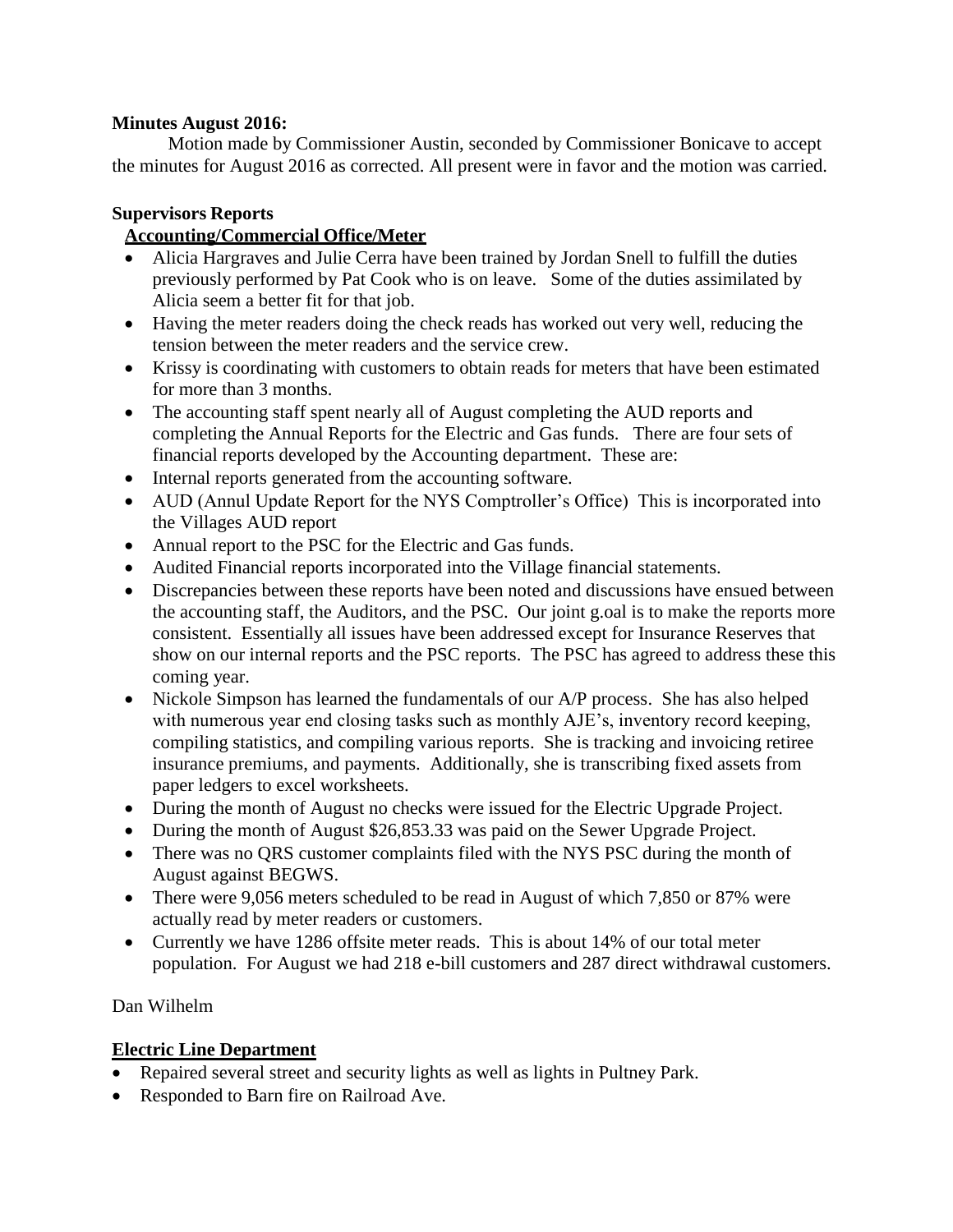- Connected several service upgrades.
- Responded to callouts at Harrison Rd., Robie St., Ash St., Haverling St. and Gansvoort St.
- Continued work on the 12 KV upgrade project, making ready and converting W. Wash. From Kruger to W. Morris, Hubbel St. and part of Maple Heights. Began make ready work on W. Morris St. commercial section.
- Removed fence posts around the old Fairview Substation in preparation for its removal.
- Pulled poles and removed wire which was temporarily feeding power to the Faucett substation. Brush hogged the area to prepare for its removal.
- Attended safety class on 8/15. Topic was pole top and bucket rescue recertification.
- An annual safety inspection was performed on all the line trucks. Several minor issues were found on all units. Repairs will be performed by TSL Aerial Hydraulics.
- Jeff Smalt returned to work from his accident. He will be on limited duty for an unknown duration.

Mark Hawk – Electric Line Supervisor

# **Service Department**

- Investigated 7 gas odor complaints.
- Investigated 1 CO complaint
- Rechecked pending gas leaks.
- Changed out 3 water meters.
- Continued annual gas leak survey
- Mowing of BEGWS properties
- Changed out 8 water meters
- Replaced gas services @ 323 E William, 19 Hudson, and 8 Fairview due to leaking gas services
- Completed maintenance of public building gas curb valves
- Repaired leaking distribution regulator @ Wildflower Hills and installed new stainless steel control lines
- Worked with UGLM to insert new gas main on Ellas Ave.
- Don Bates and the summer help crew sealed blacktop @ well #7
- Greg Havens and Steve Larsen attended Gas School in Pittsburgh Pa.

Steve Larsen – Service Department Supervisor

## **UGLM Department**

• No report submitted

# **Waste Water Treatment Plant**

- Daily lab test & reg maintenance
- Had 50hp elec motor repaired on blower #2
- Replaced pipes on drain valves on tank #2
- Pressed sludge out of the sludge thickener 3 days a week

Royce Hoad – WWTP Chief Operator